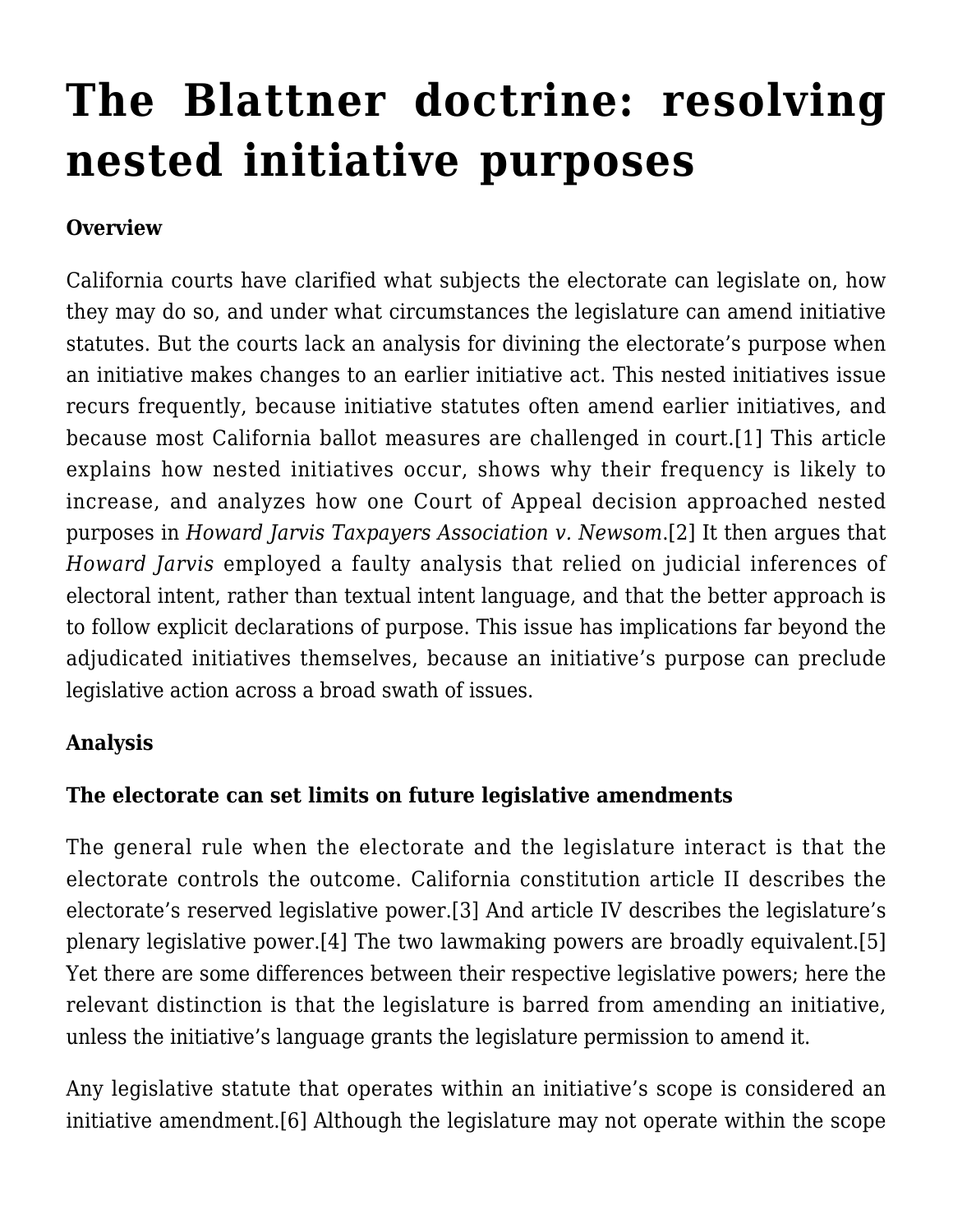of an initiative statute without permission from the electorate, the legislature remains free to address a "related but distinct area," or a matter that an initiative measure "does not specifically authorize *or* prohibit."[\[7\]](#page--1-0) When evaluating whether a statute made an amendment that impacts an initiative, courts "ask whether it prohibits what the initiative authorizes, or authorizes what the initiative prohibits."[\[8\]](#page--1-0) Legislative statutes are presumed to not amend initiatives[.\[9\]](#page--1-0) But the courts also apply a countervailing presumption to "jealously guard the people's initiative power, and hence to apply a liberal construction to this power wherever it is challenged in order that the right to resort to the initiative process be not improperly annulled by a legislative body."[\[10\]](#page--1-0)

Ballot measures commonly grant the legislature some room for alterations, so long as that alteration furthers the measure's purpose.[\[11\]](#page--1-0) Between 2000 and 2006, 15 of 18 (83%) initiative statutes that qualified for the ballot allowed for legislative amendment.[\[12\]](#page--1-0) The most recent cycle is no different: six of the seven ballot measures on the 2020 ballot that would have added new initiative statutes allowed legislative amendment[.\[13\]](#page--1-0)

When an initiative does allow legislative amendments within the initiative's scope, such amendment can be done "only upon whatever conditions the voters attached to the legislature's amendatory powers.["\[14\]](#page--1-0) If the ballot measure's language is clear, courts presume the voters intended the meaning apparent from that language, and the legislature "may not add to the statute or rewrite it to conform to some assumed intent not apparent from that language."[\[15\]](#page--1-0) But if the language is ambiguous, courts will consider ballot summaries and arguments in determining the voters' intent.[\[16\]](#page--1-0)

#### **Nested initiatives present an unresolved problem**

For a single initiative  $-$  standing alone and never amended by the electorate  $$ determining the scope of permitted legislative amendment is a relatively simple task. But interpretation becomes difficult when later electorate action makes it unclear what purpose binds the legislature. Initiatives often supplement, amend, or repeal other previous initiatives. This situation is called a nested initiative, which occurs when one large initiative is amended by a later, narrow initiative. There is no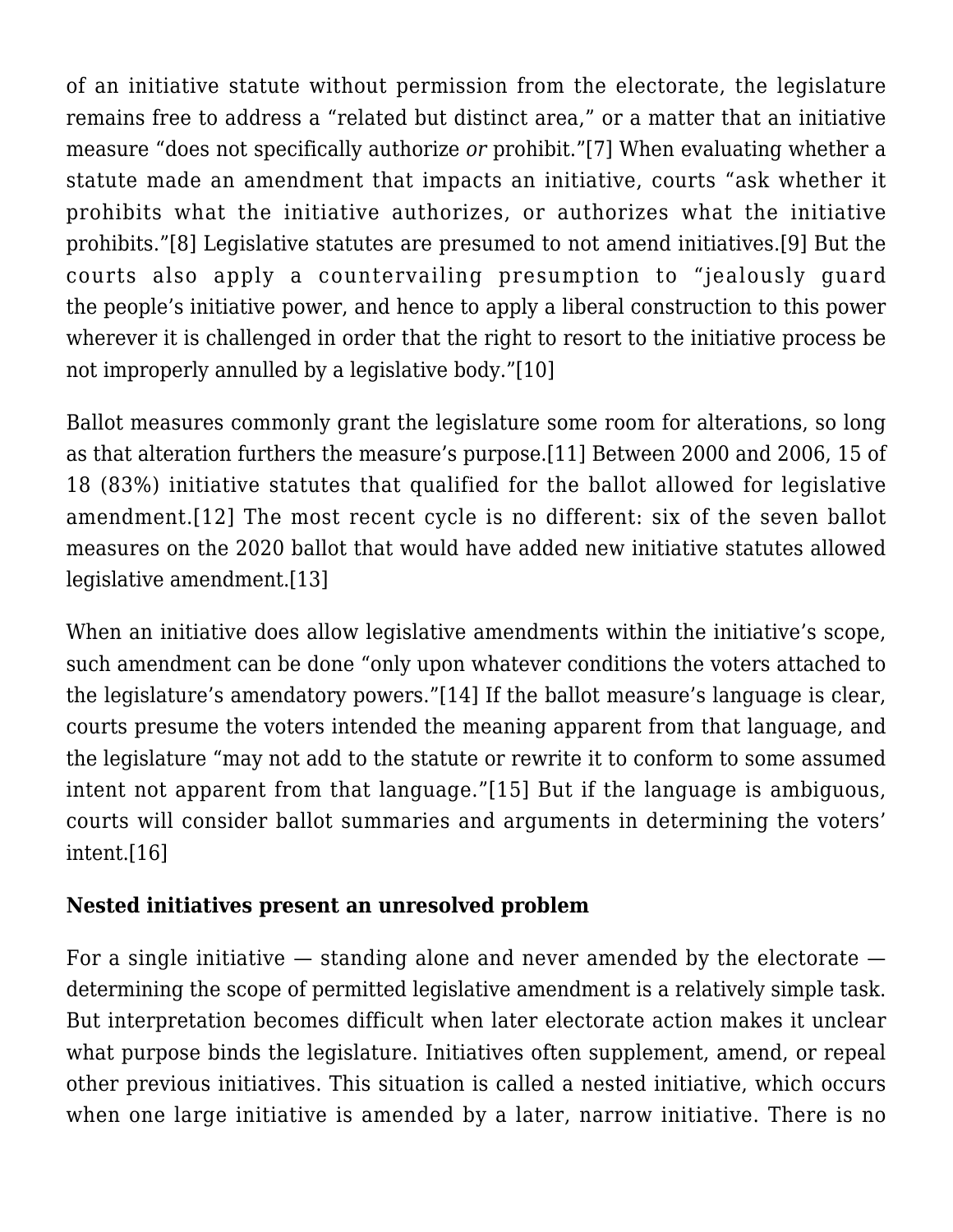definitive case law on how a court should determine the electorate's intent in that scenario.

The nested initiative problem occurs because initiative statutes often amend previous initiative statutes. The Political Reform Act is one example. The PRA was instituted by Proposition 9 in 1974. Three later initiatives amended the PRA: Proposition 73 in 1998, Proposition 208 in 1996, and Proposition 34 in 2000. The original PRA included a further-the-purpose provision,[\[17\]](#page--1-0) and the legislature has used it to amend the PRA over 200 times.[\[18\]](#page--1-0) Combined, these four initiative statutes and hundreds of legislative statutes have created a maze of underlying purposes throughout the PRA. As shown in the table below, some sections are split between the four ballot measures:

| Prop |  | Purpose Found in Ballot Measure |  |
|------|--|---------------------------------|--|
|------|--|---------------------------------|--|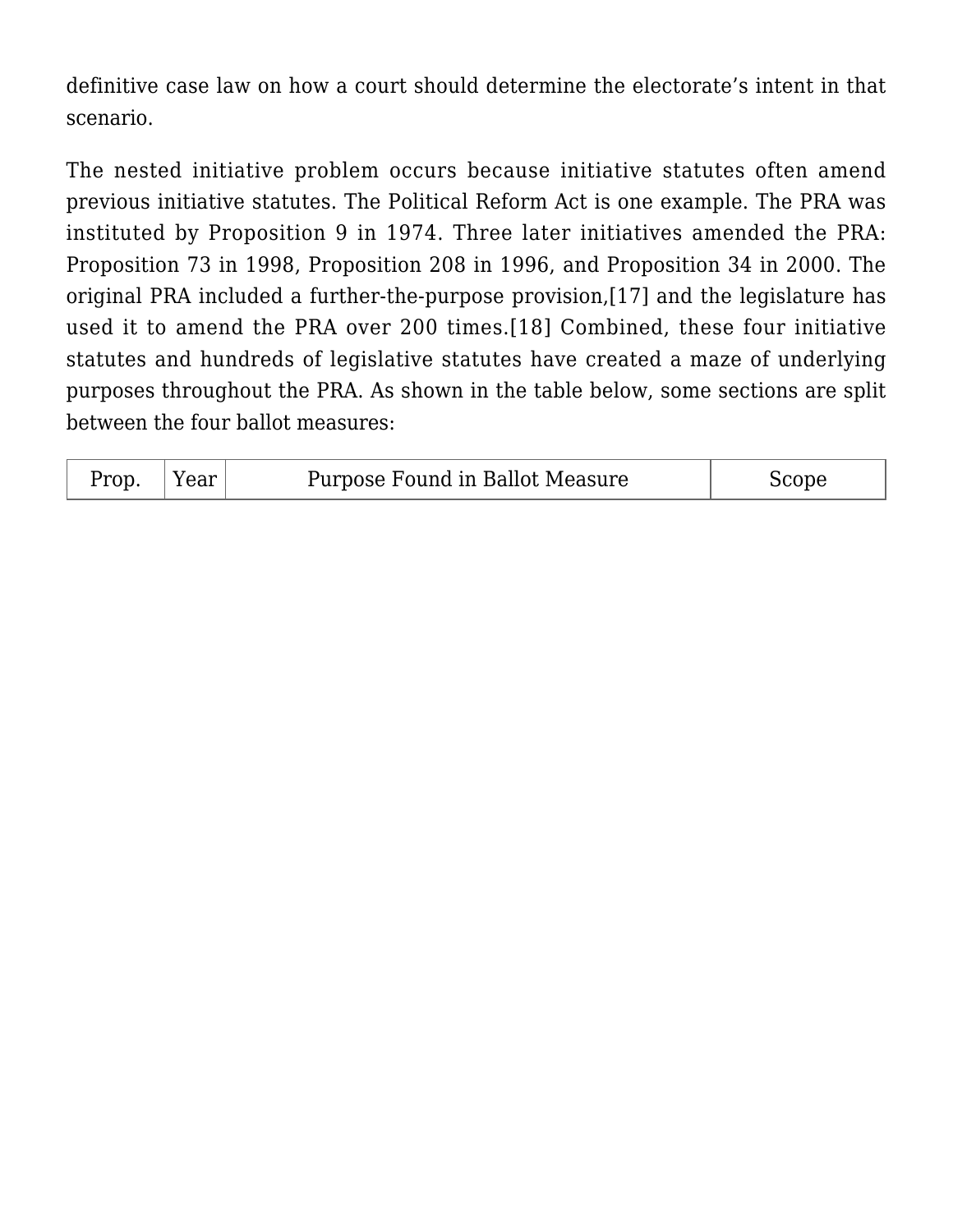| Original<br><b>PRA</b><br>(Prop<br>9)[19] | 1974 | (a) Receipts and expenditures in election<br>campaigns should be fully and truthfully<br>disclosed in order that the voters may be fully<br>informed and improper practices may be<br>inhibited. (b) The activities of lobbyists should<br>be regulated and their finances disclosed in<br>order that improper influences will not be<br>directed at public officials. (c) Assets and<br>income of public officials which may be<br>materially affected by their official actions<br>should be disclosed and in appropriate<br>circumstances the officials should be<br>disqualified from acting in order that conflicts of<br>interest may be avoided. (d) The state ballot<br>pamphlet should be converted into a useful<br>document so that voters will not be entirely<br>dependent on paid advertising for information<br>regarding state measures. (e) Laws and<br>practices unfairly favoring incumbents should be<br>abolished in order that elections may be<br>conducted more fairly. (f) Adequate enforcement<br>mechanisms should be provided to public<br>officials and private citizens in order that this<br>title will be vigorously enforced. [20] | All §§<br>81000-91014,<br>except those<br>listed below |
|-------------------------------------------|------|---------------------------------------------------------------------------------------------------------------------------------------------------------------------------------------------------------------------------------------------------------------------------------------------------------------------------------------------------------------------------------------------------------------------------------------------------------------------------------------------------------------------------------------------------------------------------------------------------------------------------------------------------------------------------------------------------------------------------------------------------------------------------------------------------------------------------------------------------------------------------------------------------------------------------------------------------------------------------------------------------------------------------------------------------------------------------------------------------------------------------------------------------------------------|--------------------------------------------------------|
| Prop<br>73[21]                            | 1988 | NONE LISTED IN TEXT                                                                                                                                                                                                                                                                                                                                                                                                                                                                                                                                                                                                                                                                                                                                                                                                                                                                                                                                                                                                                                                                                                                                                 | $\S$ § 82041.5,<br>85300,                              |
|                                           |      |                                                                                                                                                                                                                                                                                                                                                                                                                                                                                                                                                                                                                                                                                                                                                                                                                                                                                                                                                                                                                                                                                                                                                                     | 85400-85501                                            |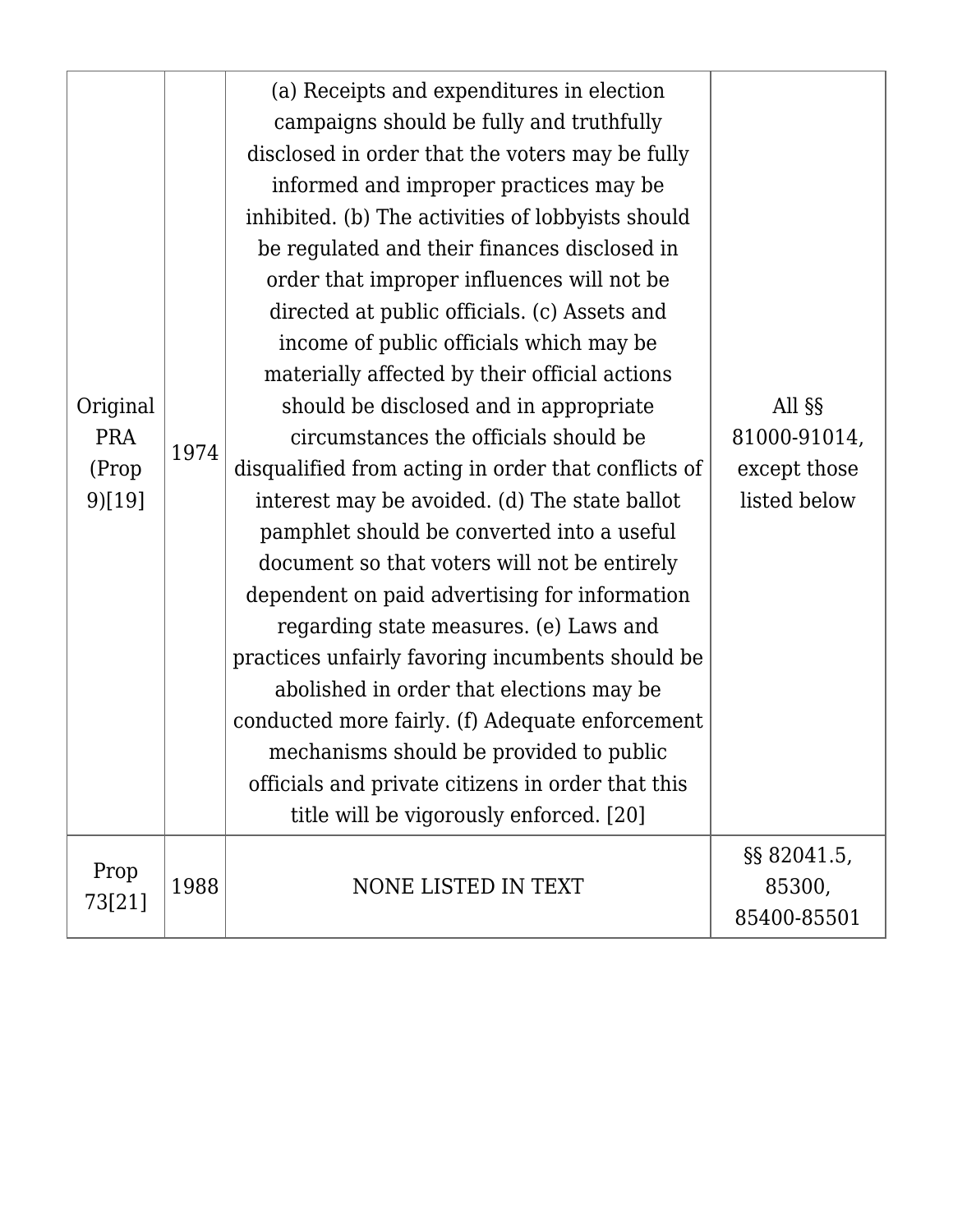|         |      | (a) To ensure that individuals and interest       |               |
|---------|------|---------------------------------------------------|---------------|
|         | 1996 | groups in our society have a fair and equitable   |               |
|         |      | opportunity to participate in the elective and    |               |
|         |      | governmental processes. (b) To minimize the       |               |
|         |      | potentially corrupting influence and appearance   |               |
|         |      | of corruption caused by excessive contributions   |               |
|         |      | and expenditures in campaigns by providing for    |               |
|         |      | reasonable contribution and spending limits for   |               |
|         |      | candidates. (c) To reduce the influence of large  |               |
|         |      | contributors with a specific financial stake in   |               |
|         |      | matters before government by severing the link    |               |
|         |      | between lobbying and campaign fundraising. (d)    | §§ 82039,     |
| Prop    |      | To lessen the potentially corrupting pressures    | 84501, 84502, |
| 208[22] |      | on candidates and officeholders for fundraising   | 84503, 84505, |
|         |      | by establishing sensible time periods for         | 84509, 84510, |
|         |      | soliciting and accepting campaign contributions.  | 85802         |
|         |      | (e) To limit overall expenditures in campaigns,   |               |
|         |      | thereby allowing candidates and officeholders to  |               |
|         |      | spend a lesser proportion of their time on        |               |
|         |      | fundraising and a greater proportion of their     |               |
|         |      | time communicating issues of importance to        |               |
|         |      | voters and constituents. (f) To provide impartial |               |
|         |      | and non coercive incentives that encourage        |               |
|         |      | candidates to voluntarily limit campaign          |               |
|         |      | expenditures. (g) To meet the citizens' right to  |               |
|         |      | know the sources of campaign contributions,       |               |
|         |      | expenditures, and political advertising.          |               |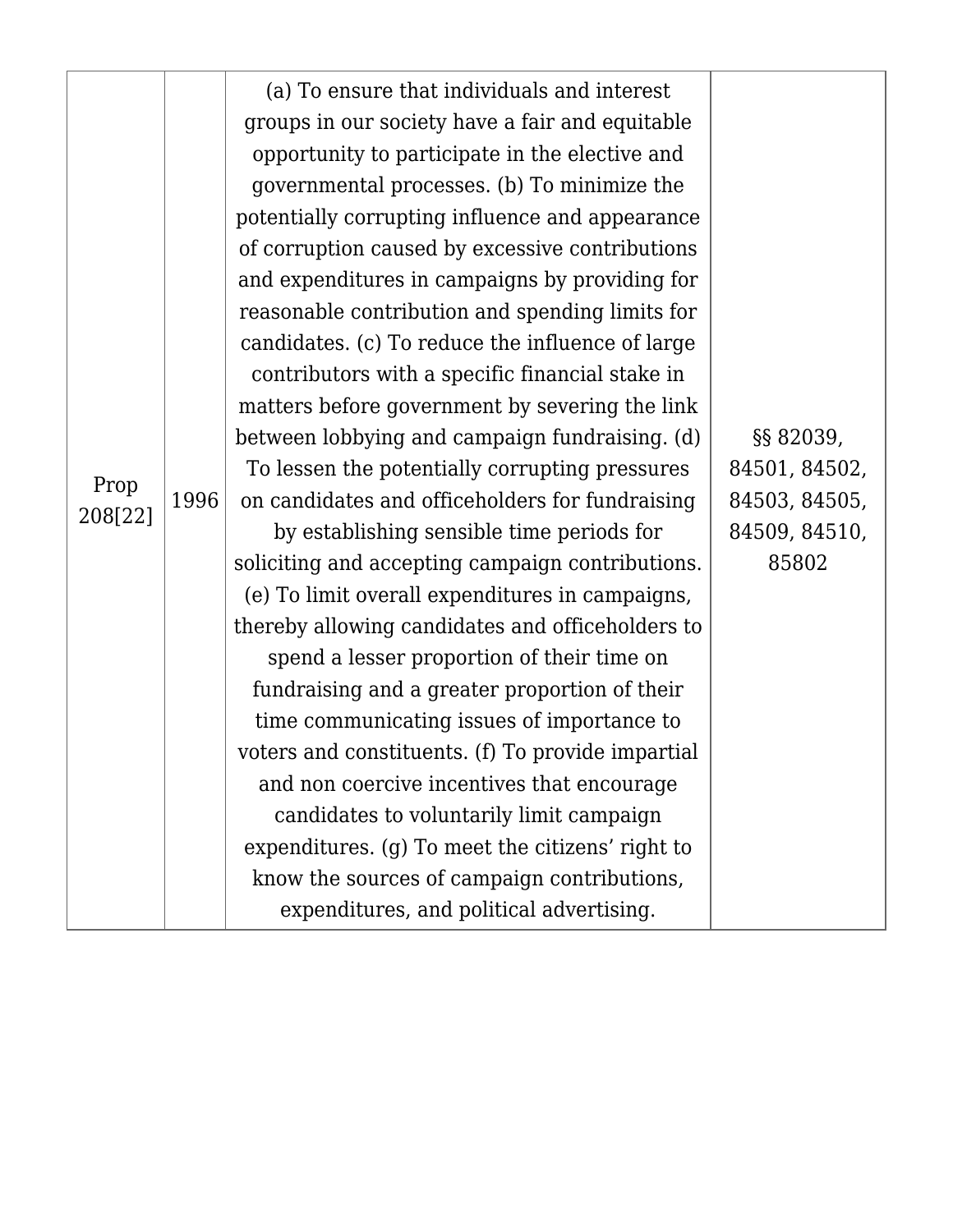| Prop<br>34[23] | 2000 | (1) To ensure that individuals and interest<br>groups in our society have a fair and equitable<br>opportunity to participate in the elective and<br>governmental processes. (2) To minimize the<br>potentially corrupting influence and appearance<br>of corruption caused by large contributions by<br>providing reasonable contribution and voluntary<br>expenditure limits. (3) To reduce the influence of<br>large contributors with an interest in matters<br>before state government by prohibiting lobbyist<br>contributions. (4) To provide voluntary<br>expenditure limits so that candidates and<br>officeholders can spend a lesser proportion of<br>their time on fundraising and a greater<br>proportion of their time conducting public<br>policy. (5) To increase public information<br>regarding campaign contributions and<br>expenditures. (6) To enact increased penalties to<br>deter persons from violating the Political Reform<br>Act of 1974. (7) To strengthen the role of<br>political parties in financing political campaigns<br>by means of reasonable limits on contributions<br>to political party committees and by limiting<br>restrictions on contributions to, and<br>expenditures on behalf of, party candidates, to a<br>full, complete, and timely disclosure to the<br>public | §§ 82016,<br>82053, 83116,<br>83116.5, 83124,<br>84204, 84511,<br>85100,<br>85200-85206,<br>85301-85319,<br>85600-85601,<br>85700-85704,<br>89510, 89519,<br>91000, 91004,<br>91005.5, 91006 |
|----------------|------|----------------------------------------------------------------------------------------------------------------------------------------------------------------------------------------------------------------------------------------------------------------------------------------------------------------------------------------------------------------------------------------------------------------------------------------------------------------------------------------------------------------------------------------------------------------------------------------------------------------------------------------------------------------------------------------------------------------------------------------------------------------------------------------------------------------------------------------------------------------------------------------------------------------------------------------------------------------------------------------------------------------------------------------------------------------------------------------------------------------------------------------------------------------------------------------------------------------------------------------------------------------------------------------------------------------------|----------------------------------------------------------------------------------------------------------------------------------------------------------------------------------------------|

In the PRA context, the source of a statute's chapter or section is crucial in determining whether and how it can be amended by the legislature. Because the four PRA initiatives above have four different purpose descriptions, a legislative statute may conform with one measure's purpose, but not another's. The Court of Appeal confronted that problem in *Howard Jarvis Taxpayers Association v. Newsom*[.\[24\]](#page--1-0) Its attempt at a solution is described next, followed by an explanation of why that attempt was unsuccessful.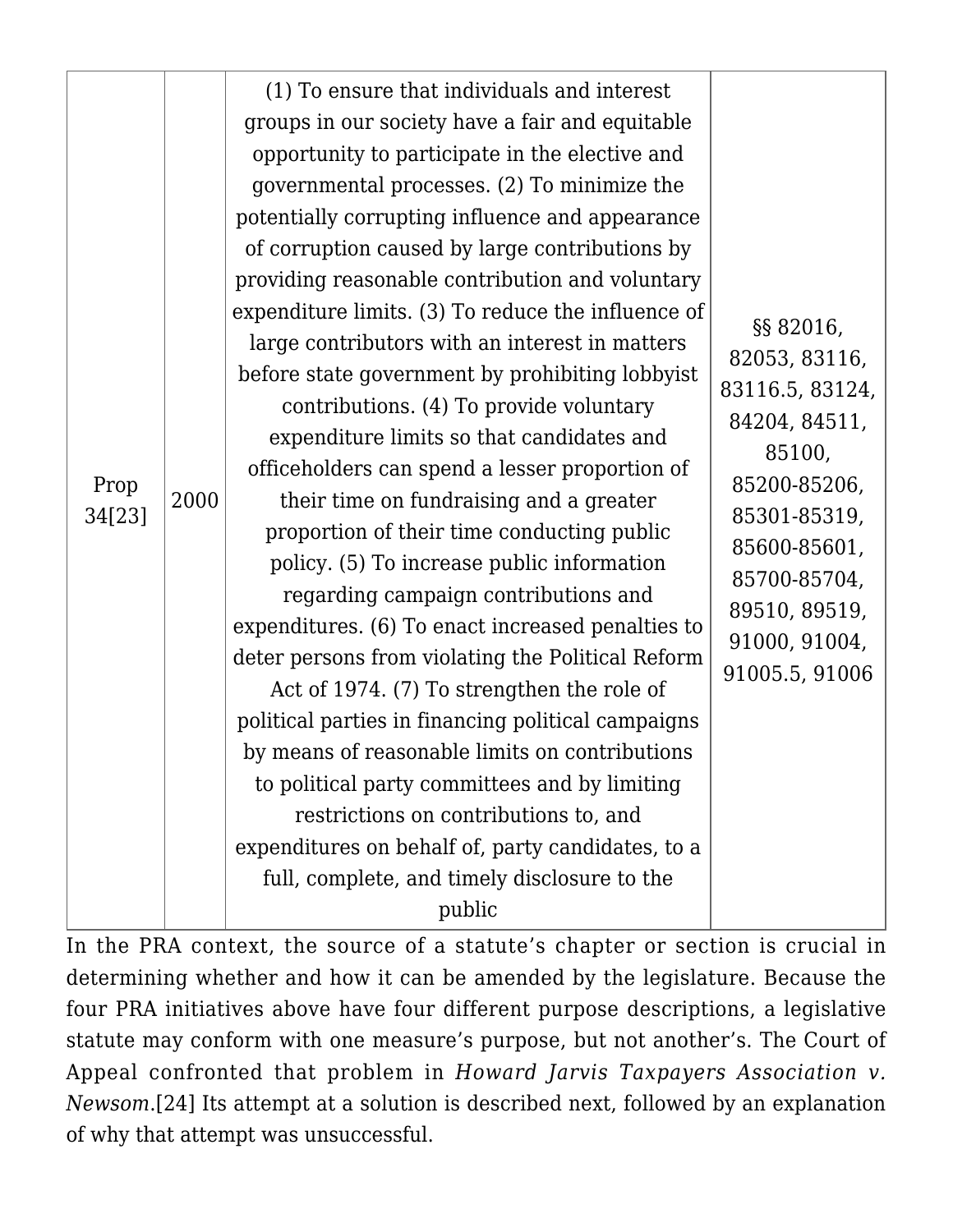## **The Court of Appeal attempted to craft a solution to the nested initiatives problem**

Proposition 73 in 1988 was the first initiative statute to successfully amend the PRA. The measure's title described its three primary provisions: "Campaign Funding. Contribution Limits. Prohibition Of Public Funding."[\[25\]](#page--1-0) Proposition 73's contribution limits were struck down in federal court on free speech grounds.[\[26\]](#page--1-0) But its ban on public financing of elections remained.[\[27\]](#page--1-0) In 2016, however, the legislature amended section 85300 (the section Proposition 73 had amended to prohibit using public funds for seeking elective office).[\[28\]](#page--1-0) This new statute, SB 1107, allowed state and local government entities to create dedicated public election finance funds and allowed candidates to conditionally receive money from those funds[.\[29\]](#page--1-0) The statement of purpose in Proposition 73 claimed that it furthered the PRA's purposes — particularly section 81002(e)'s statement that "[l]aws and practices unfairly favoring incumbents should be abolished in order that elections may be conducted more fairly."

Howard Jarvis Taxpayers Association challenged SB 1107 as an impermissible legislative amendment of Proposition 73 (not of Proposition 9, the original PRA), which first added the ban on public financing. That exemplifies the phenomenon of nested initiatives: a sweeping initiative (here, the PRA) that is revised by later, more specific initiatives (here, Proposition 73). The legislature argued that the purpose of the original PRA (1974 Proposition 9) controlled, while Howard Jarvis argued that the purpose of 1988 Proposition 73 controlled.

The Court of Appeal upheld an injunction, holding that "Senate Bill No. 1107 directly conflicts with a primary purpose and mandate of the Act, as amended by subsequent voter initiatives, to prohibit public funding of political campaigns.["\[30\]](#page--1-0) The decision relied heavily on *Amwest Surety Insurance Co. v. Wilson,* where the California Supreme Court held that "[when] a constitutional amendment is subject to varying interpretations, evidence of its purpose may be drawn from many sources, including the historical context of the amendment, and the ballot arguments favoring the measure." [\[31\]](#page--1-0) Applying *Amwest* and reading the ballot measure summary, the court held that prohibiting public financing was a major purpose of Proposition 73, and that the legislative amendment was contrary to that measure's purpose. That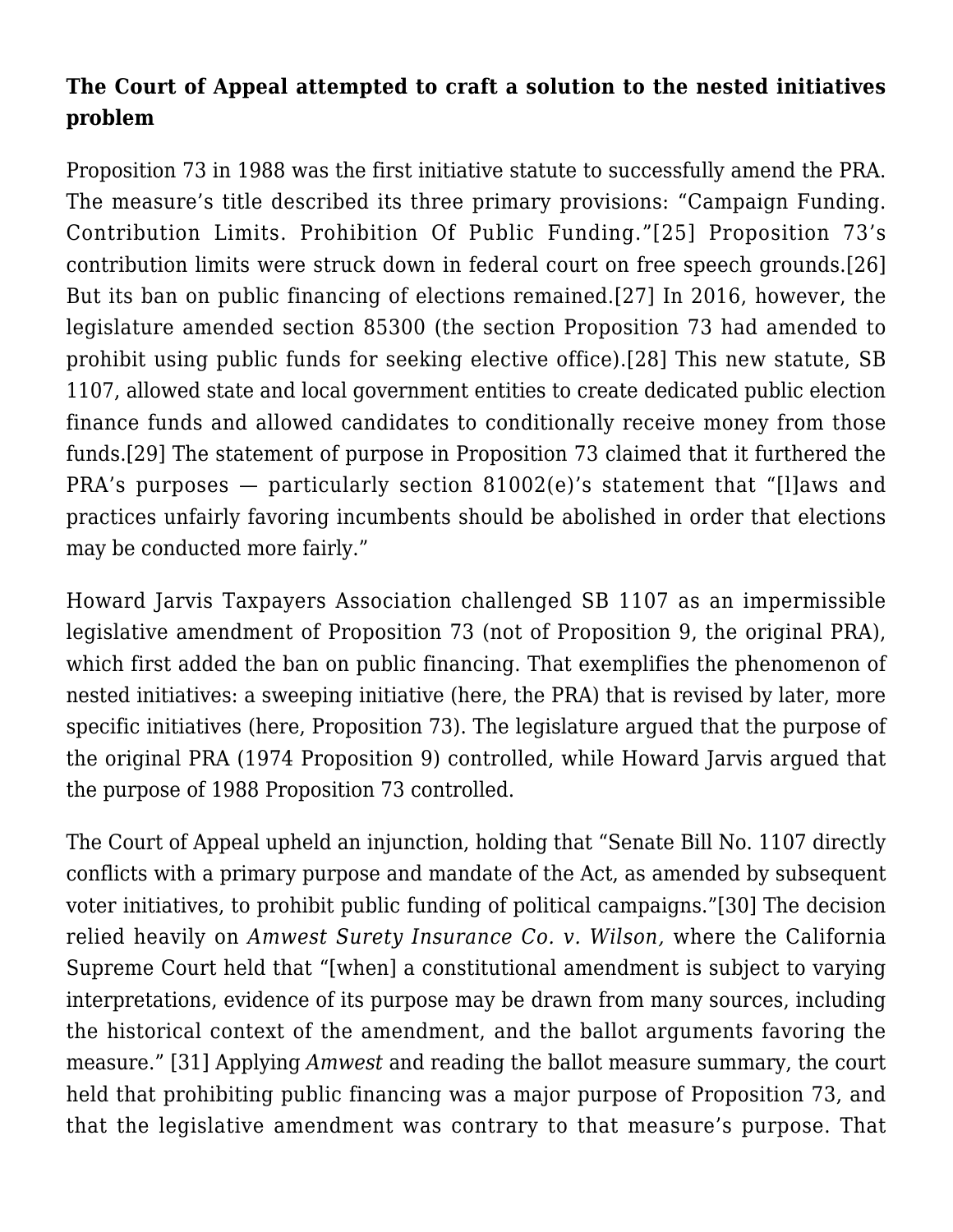approach produced a reasonable result for the facts presented. But as discussed below, the *Howard Jarvis* approach is not well-suited to broad future application.

#### **Why the** *Howard Jarvis* **approach is wrong**

The problem with the *Howard Jarvis* approach is that it fails to give the electorate's stated purpose its due weight. Purpose language is substantive law created by the electorate, and it should not be contradicted by judicial inference.

*Amwest* is weak authority for a broad interpretive rule that resolves nested purpose problems. That case was very different from *Howard Jarvis*. In *Amwest*, the court considered whether a legislative statute furthered the purpose of 1988 Proposition 103, a constitutional amendment that did not affect any previous initiative-created law — instead, resolving *Amwest* required only a simple comparison between one initiative and a later legislative act. By contrast, in *Howard Jarvis* the question was whether the electorate intended Proposition 73 to supplant, supplement, or change the purposes of several previous initiative statutes. That distinction makes *Amwest* at best weak authority for parsing intent in nested initiatives.

Compounding the analytical error, in *Howard Jarvis* the court conflated the purpose of three acts, both initiative and legislative: Proposition 73, the PRA, and section 85300. It held that SB 1107 "directly conflicts with a primary purpose and mandate of the Act," implying that the purpose of the PRA matters, not the purpose of Proposition 73.[\[32\]](#page--1-0) Yet the court applied its interpretation of Proposition 73's purpose over the PRA's explicit purpose section. This failure to sort the various measures into a hierarchy makes it impossible for future courts to employ a similar analysis, because the analysis is unclear.

Instead, the Court of Appeal should have asked: Why does Proposition 73's purpose matter in isolation? When an amending initiative operates entirely within the parameters of an older nesting initiative that has purpose language, while the new amending initiative is silent on its own purpose, principles of both textual analysis and probable intent support relying on the original act's purpose language. Statutory construction presumes that a later statute modifies the earlier.[\[33\]](#page--1-0) But when only part of the original initiative is affected by the later amendment, courts are not to consider that part as having been repealed and reenacted in the amended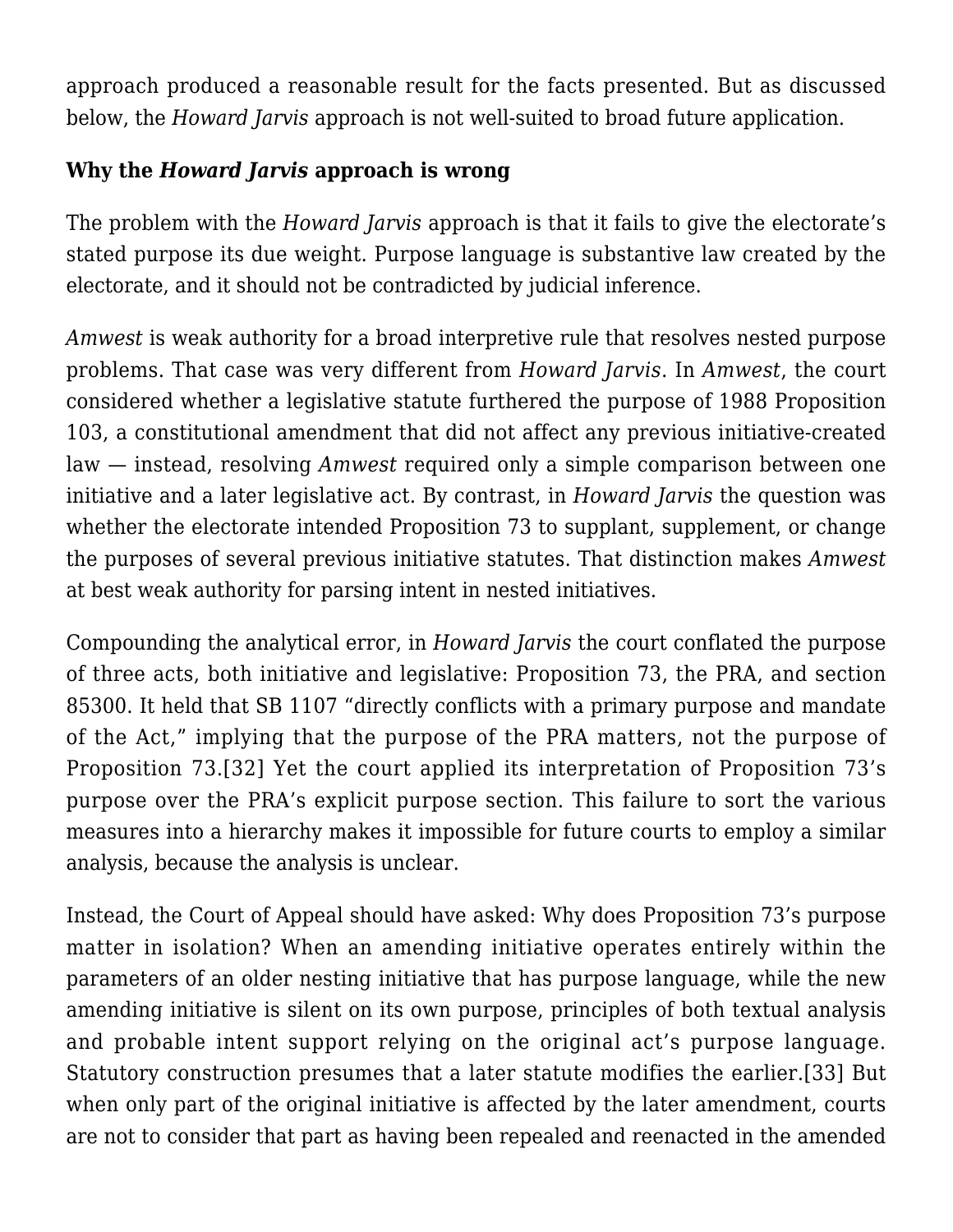form. Instead, the portions that are not altered "are to be considered as having been the law from the time when those provisions were enacted; the new provisions are to be considered as having been enacted at the time of the amendment; and the omitted portions are to be considered as having been repealed at the time of the amendment."[\[34\]](#page--1-0) Those principles, applied to *Howard Jarvis*, mean that the second initiative's purpose overrides the first initiative's purpose only where the two conflict within the scope of the second initiative, but the second initiative otherwise has no effect on the first initiative's purpose.

That sounds complex, but sorting out the electorate's intent is necessary to give it maximum effect. And it will not always be so complicated; an initiative's purpose is usually textual. The problem in *Howard Jarvis* was particularly difficult because Proposition 73 has no statement of purpose. The question then is whether the electorate intended the encompassing act (here, the PRA) to retain its purpose throughout, or did it intend the newly created parts of the act to have separate purposes? Because the electorate certainly had some purpose for passing the amending initiative, and its provisions are clear evidence of the electorate's intent in passing them, the *Howard Jarvis* decision assumed that the electorate's enactment of Proposition 73 was itself proof that the electorate wanted its new provisions to control the purpose of future legislative amendments.

But on balance, the arguments for having the first initiative's purpose control are better. The amending initiative usually does not need to be placed within the text of the first initiative act. The choice to place it within the first act implies that the second has a subsidiary relationship to the first. And it is easy and common to include a purpose section in a ballot measure. Most ballot measures contain explicit purpose language, and a measure's drafters are surely aware of the convention. Thus, the decision to omit purpose language is unusual enough to imply an intentional omission. The specific context of *Howard Jarvis* supports this presumption that voters intended the first, encompassing measure's purpose to control. Not only did Proposition 73 have no statement of purpose, it authorized legislative amendment by confirming that the amendment mechanism in the original PRA controlled.[\[35\]](#page--1-0) This does not incorporate a provision from the PRA at large — it goes further, and clarifies that the provisions of the larger act are still controlling over the subsequent amending initiative.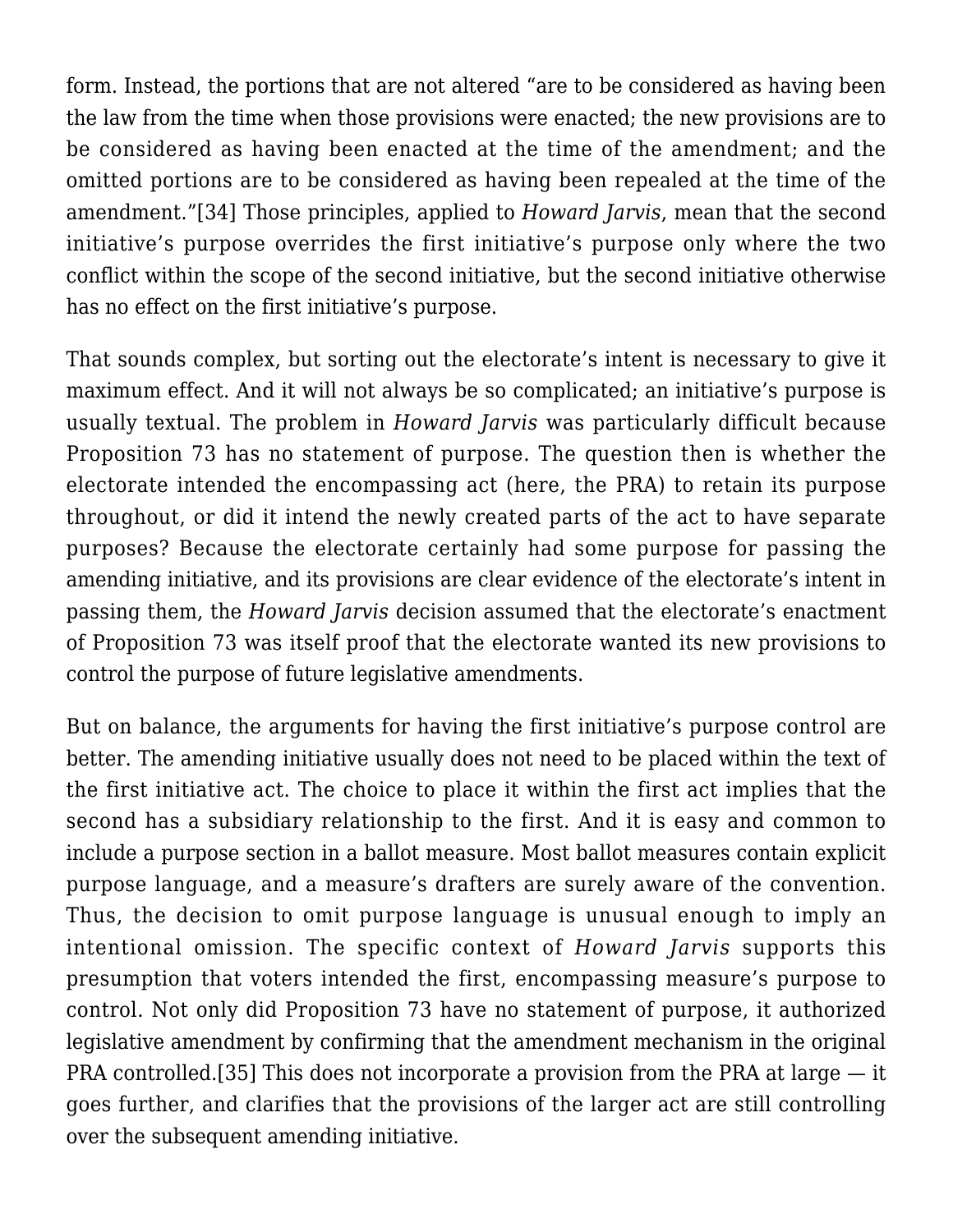Policy implications also support erring on the side of the first initiative's purpose, absent clear evidence of new, different electorate intent.[\[36\]](#page--1-0) Purpose language shows the electorate's intent, and having a straightforward, explicit declaration that the electorate voted on is the surest way to guarantee accuracy. Purpose language is usually stated plainly — in contrast to the rest of the text with its opaque statutory language. Purpose language is also traditionally placed conspicuously at the front of a statute's text, where it is easy for voters to find and read[.\[37\]](#page--1-0) Relying on courts to divine the electorate's intended purpose from the often-byzantine provisions buried later in the statute gives a less accurate impression of the electorate's true understanding and intent. A rule that encourages initiative drafters to put purpose language in the text is not only good law, it's good policy.

Finally, the *Howard Jarvis* court's framework raises a separation-of-powers concern. The *Amwest* approach of reading purpose through "many sources, including the historical context of the amendment" gives courts significant power[.\[38\]](#page--1-0) This broad interpretation makes sense when an initiative exists in a vacuum, given that the default rule is that the legislature is barred from amending initiatives. But in the case of nested initiatives, the judiciary would actually be overriding the electorate's initial, unchanged intent. And the courts are very reluctant to impair the initiative power[.\[39\]](#page--1-0) It was the electorate that passed the first initiative, defined its purposes, and authorized legislative amendment consistent with those purposes. So while ordinarily (absent a clear statement of intent) the judiciary's interpretive discretion is necessarily broad, here the very absence of a later modifying statement of intent restricts judicial interpretation to the original statement of intent.

## **Courts should determine purpose by requiring a clear statement of new intent**

I propose a test for determining whether and how the legislature may amend an initiative. The guiding principle is that courts should apply a different framework when interpreting the purpose of an initiative statute. Initiative purposes fundamentally differ from the purposes of legislative statutes, which are not necessarily binding on courts.[\[40\]](#page--1-0) The purpose of a legislative statute may affect whether that statute itself is valid, and it may affect how courts interpret its terms. But the purpose of an initiative statute is more significant. The legislature may not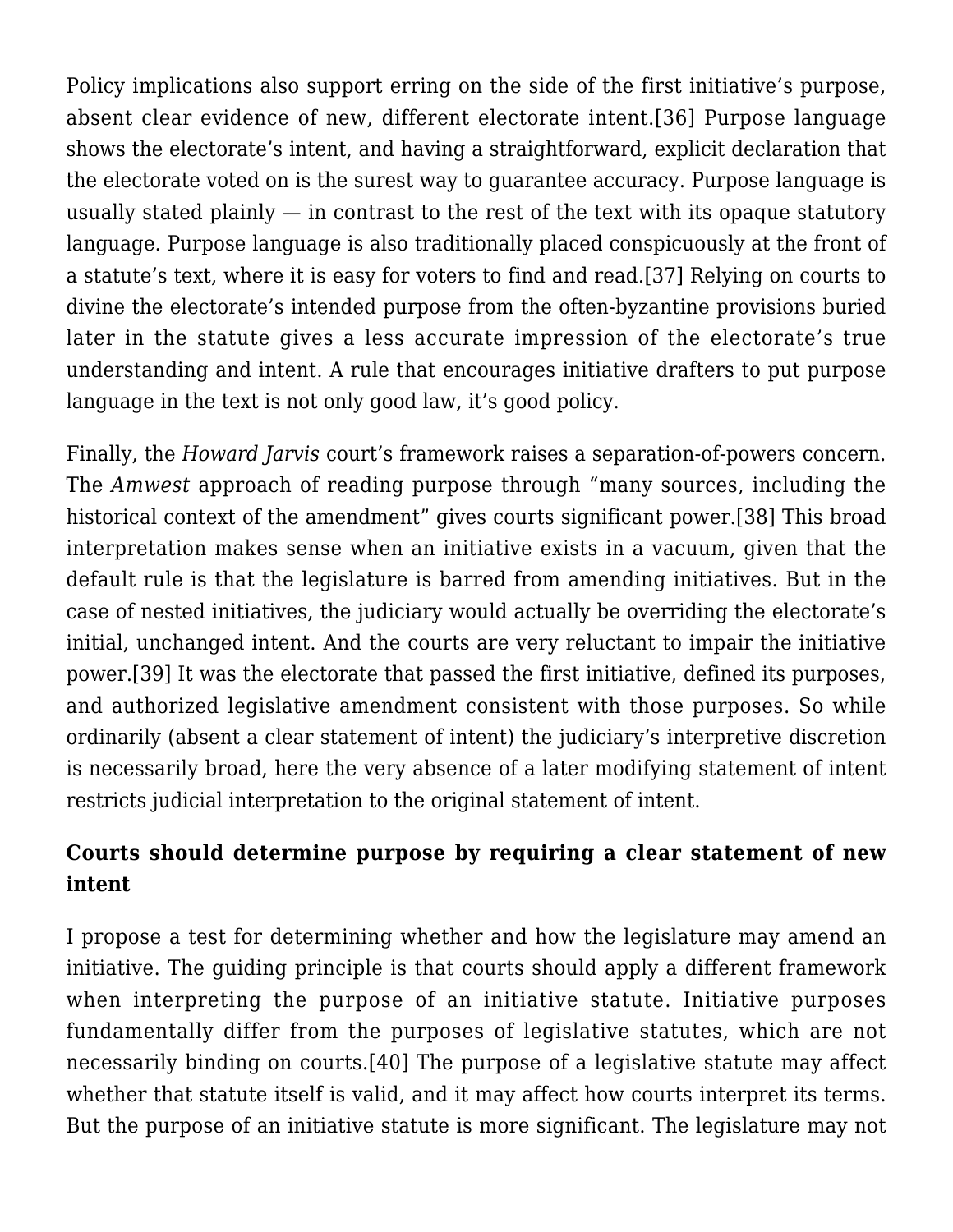amend an initiative statute "unless the initiative permits such amendment, and then only upon whatever conditions the voters attached to the legislature's amendatory powers." [\[41\]](#page--1-0) In most initiatives, these "conditions" take the form of further-thepurpose requirements for future legislative amendments, so by itself the purpose of an initiative statute can have sweeping preclusive effect on future legislative statutes.

That preclusive effect flows from the fact that the legislature can only amend an initiative if the amendment is consistent with the initiative's conditions for amendment. In most cases, the initiative's key condition for amendment is compliance with the initiative's purpose, and courts will invalidate any legislative amendment that is inconsistent with a measure's purpose as an infraction on the electorate's power. The initiative's purpose determines which future legislative acts are constitutional, and is therefore substantive law. The upshot is that an initiative's purpose can have field preclusion effect, while the legislature's purpose can result in the law's invalidation.

Because it is "the duty of the courts to jealously guard" the electorate's power to legislative by initiative, courts should adopt a clear, textual test to evaluate the electorate-created substantive law contained in the purpose of initiative statutes.[\[42\]](#page--1-0) My proposed test for determining the controlling purpose is as follows. (Note that prongs 1 and 2 merely restate existing law.)

- 1. If the legislative statute is not within the scope of an initiative statute, it is valid.
	- A legislative statute's scope is determined by either:
		- Authorizing what the initiative prohibited or prohibited what the initiative authorized, OR
		- Amending the actual text of the initiative.
- 2. If the legislative act is within the scope of an initiative statute, then the initiative's provisions for amendment control.
	- If the initiative does not allow for legislative amendment, then the legislative act is invalid.
	- If the initiative does allow for legislative amendment, these amendments must comply with the initiative's terms (in practice,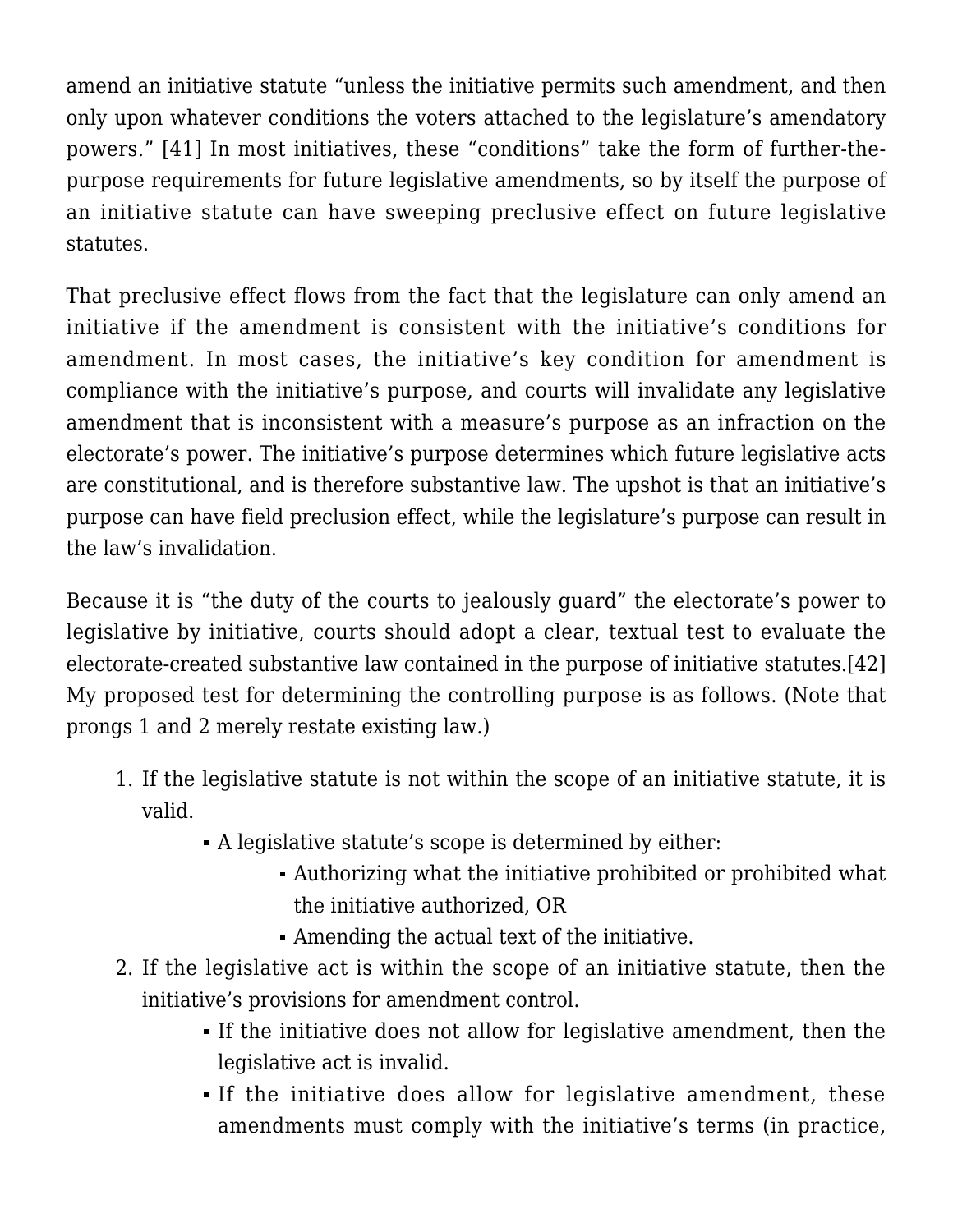usually furthering the initiative's purpose and reaching a certain higher vote threshold).

- 3. Whenever possible, the purpose of an initiative-created law is determined from its text.
	- Where there is a purpose section in the initiative that created the law, that section is conclusive, even against contrary purpose statements in earlier, related initiatives.
	- If there is no purpose section in the initiative that created the law, but that new initiative operated within the scope of and amended an old initiative, and that old initiative has a purpose section, then the purpose section of the old initiative controls.
	- If there is no purpose section in the initiative that created the law, and that initiative did not operate within the scope of an old initiative, then ordinary interpretation methods apply.

This test's central focus — treating purpose as law that requires textual justification — is especially important due to the prevalence of severance clauses. For example, nearly every measure on the 2020 ballot contained severance language.[\[43\]](#page--1-0) This means that purpose, which typically has its own section, will survive legal challenges that strike the more obviously invalid provisions of initiatives, because initiative purpose sections alone are so rarely unconstitutional[.\[44\]](#page--1-0)

The nested purpose problem likely will present more frequently. For example, in 2020 Proposition 22 self-defined its scope as encompassing any statute that "imposes unequal regulatory burdens upon app-based drivers" or "authorizes any entity or organization to represent the interests of app-based drivers."[\[45\]](#page--1-0) If future ballot measure drafters similarly define their purpose expansively, they could create wide one-way ratchets to preclude legislative action in whole sectors of the law. That may require courts to choose between legal fiction or struggling to apply ill-suited doctrines like the amendment–revision or single-subject rules to sweeping declarations of purpose.[\[46\]](#page--1-0)

Adopting my proposed analysis would encourage courts to view purpose, and purpose language, as autonomous substantive law requiring text to justify its power — law that could, in some circumstances, constitute a revision. It also has the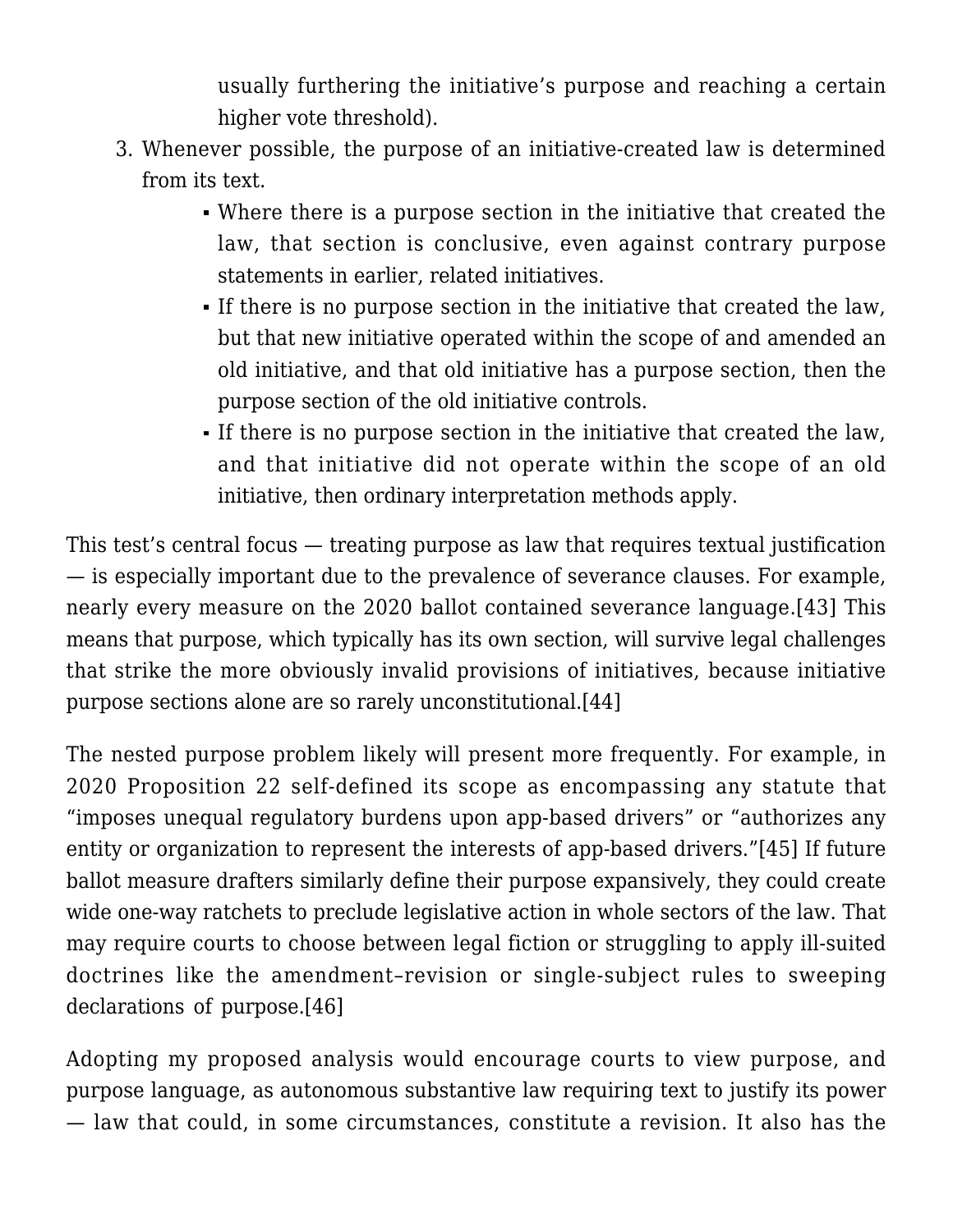benefit of clarity. This approach will encourage ballot measure drafters (the vast majority of whom already include purpose language in their statutes) to more carefully draft the purpose section, giving voters a clearer perspective on the initiative and legislators a clearer perspective on if, when, and how they may amend the initiative.

## **How this framework would have upheld SB 1107**

Applied to the facts of *Howard Jarvis*, my proposed approach would generate the opposite result, and uphold SB 1107 — which operated within the scope of the PRA because it amended one of its sections. It was therefore a legislative amendment to an initiative. So, applying section 3 of the framework:

- Whenever possible, the purpose of an initiative-created law is determined from its text.
	- Where there is a purpose section in the initiative that created the law, that section is conclusive.

Section 85300 was created by Proposition 73 and had not since been amended. But Proposition 73 had no explicit declaration of purpose. That requires applying this part of my proposed analysis:

If there is no purpose section in the initiative that created the law, but that initiative (the new initiative) operated within the scope of and amended an old initiative, and that old initiative has a purpose section, then the purpose section of the old initiative controls.

Here, Proposition 73 operated within the scope of the PRA. It framed its changes as amending the PRA, created no law outside the PRA, and relied on the PRA's legislative amendment authorization section. The PRA does have an explicit purpose section, which Proposition 73 did not amend. Therefore, under the final section of my proposed approach, the PRA's purpose section controls:

If there is no purpose section in the initiative that created the law, and that initiative did not operate within the scope of a prior initiative, then courts may infer purpose from other sources, including the text of the statute and the ballot pamphlet (as is prior law).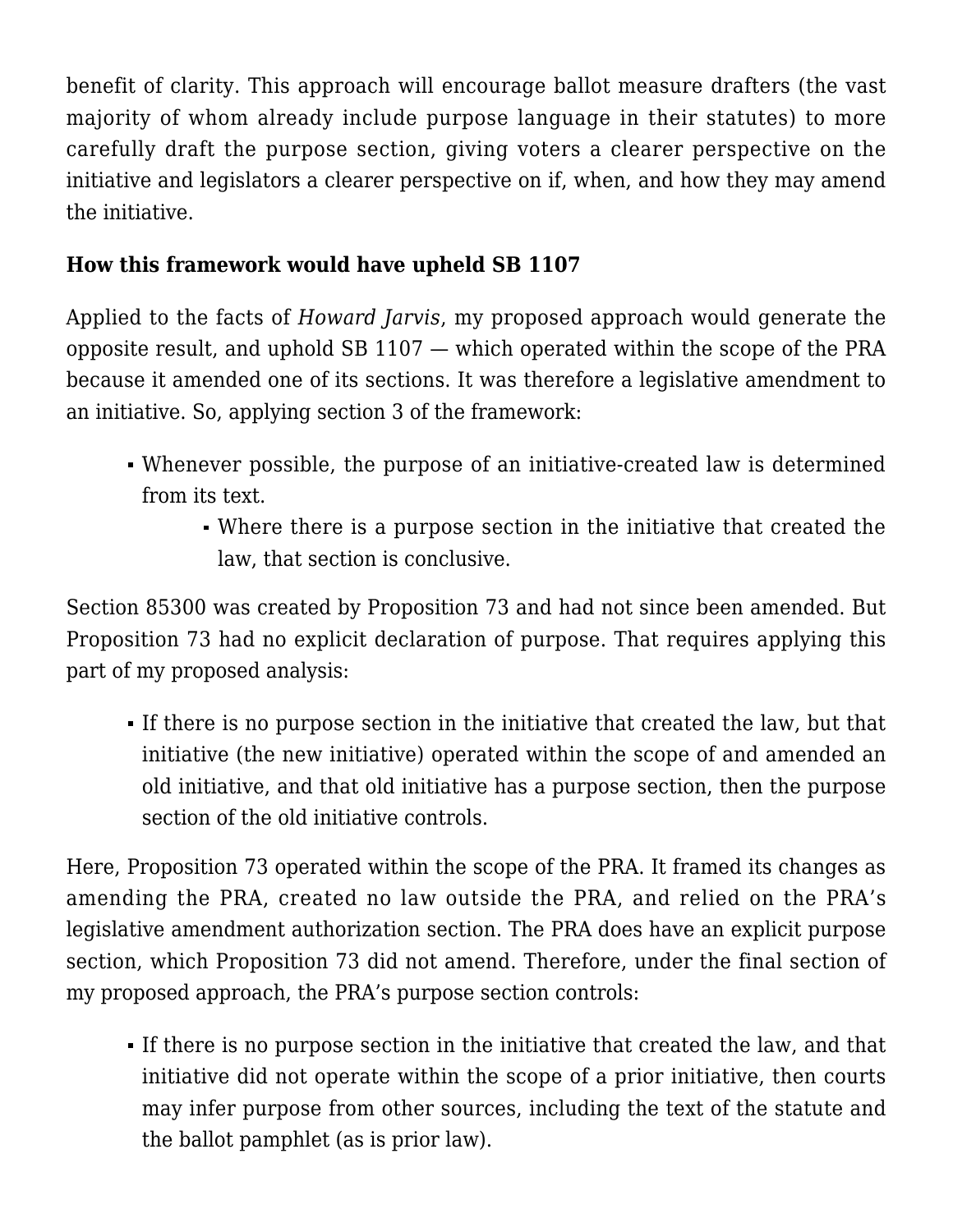Because there is an explicit, textual purpose section, courts should not impose their own purpose on this initiative. The electorate's words control, not the judiciary's: "the voters should get what they enacted, not more and not less.["\[47\]](#page--1-0)

## **Conclusion**

When voters enact a broad initiative statutory scheme, then amend that scheme with smaller measures, it can be difficult to parse the electorate's evolving purpose. It will only become more difficult for the legislature to thread the needle of permitted amendment, as proponents employ creative new ways to set requirements for amendment. And as *Howard Jarvis* shows, the courts are already struggling to define these boundaries. These problems can be mitigated, however, by abandoning the *Howard Jarvis* approach of applying new, implicit purposes and ignoring earlier, textual purpose language. Courts can only observe the appropriate degree of respect for the initiative process by giving each electorate act its intended effect. That requires using a textual framework for analyzing scope and purpose, like the approach suggested here.

—o0o—

Jack Blattner is a research fellow at the California Constitution Center.

[\[1\]](#page--1-0) Kenneth P. Miller, [The Role of Courts in the Initiative Process: A Search for](http://www.iandrinstitute.org/docs/Miller-Courts-and-IandR-IRI.pdf;) [Standards \(1999\)](http://www.iandrinstitute.org/docs/Miller-Courts-and-IandR-IRI.pdf;); Dean P. Lacy and Carlos Mejia, Lacy, Dean P. and Mejia, Carlos, [Undoing the Initiative: When are Ballot Measures Challenged in Court, and When Do](https://ssrn.com/abstract=1450853) [Judges Overturn Them? \(2009\)](https://ssrn.com/abstract=1450853).

[\[2\]](#page--1-0) *[Howard Jarvis Taxpayers Assn v. Newsom](https://scholar.google.com/scholar_case?case=1329099466791769403&q=39+Cal.App.5th+158&hl=en&as_sdt=2006)* [\(2019\)](https://scholar.google.com/scholar_case?case=1329099466791769403&q=39+Cal.App.5th+158&hl=en&as_sdt=2006).

[\[3\]](#page--1-0) Cal. Const., art. IV, § 1 ("The legislative power of this State is vested in the California legislature which consists of the Senate and Assembly, but the people reserve to themselves the powers of initiative and referendum.")

[\[4\]](#page--1-0) Ibid.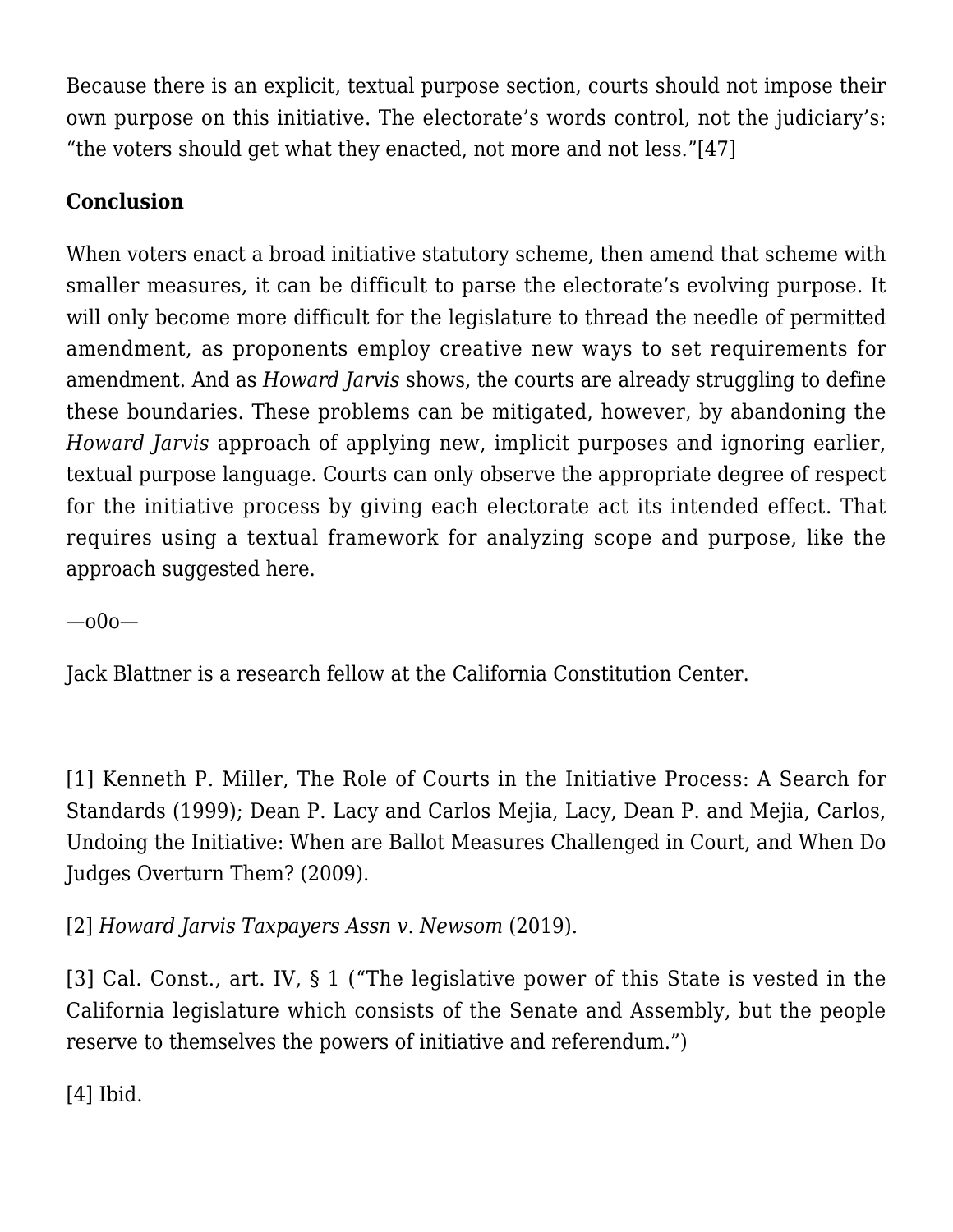[\[5\]](#page--1-0) *[Legislature v. Deukmejian](https://scholar.google.com/scholar_case?case=17909790576640404616&q=34+Cal.3d+658&hl=en&as_sdt=2006)* [\(1983\)](https://scholar.google.com/scholar_case?case=17909790576640404616&q=34+Cal.3d+658&hl=en&as_sdt=2006) at 673.

[\[6\]](#page--1-0) *See [People v. Superior Court \(Pearson\)](https://scholar.google.com/scholar_case?case=16082162522167638293&q=48+Cal.4th+564&hl=en&as_sdt=2006)* [\(2010\)](https://scholar.google.com/scholar_case?case=16082162522167638293&q=48+Cal.4th+564&hl=en&as_sdt=2006) at 570–71.

[\[7\]](#page--1-0) *[People v.](https://scholar.google.com/scholar_case?case=7501448136904241443&q=47+Cal.4th+1008&hl=en&as_sdt=2006) [Kelly](https://scholar.google.com/scholar_case?case=7501448136904241443&q=47+Cal.4th+1008&hl=en&as_sdt=2006)* [\(2010\)](https://scholar.google.com/scholar_case?case=7501448136904241443&q=47+Cal.4th+1008&hl=en&as_sdt=2006) at 1025–26 (quotations and citations omitted).

[\[8\]](#page--1-0) *[Pearson](https://scholar.google.com/scholar_case?case=16082162522167638293&q=48+Cal.4th+564&hl=en&as_sdt=2006)* at 571.

[\[9\]](#page--1-0) *[Kelly](https://scholar.google.com/scholar_case?case=7501448136904241443&q=47+Cal.4th+1008&hl=en&as_sdt=2006)* at 1047 (quoting *[Dittus v. Cranston](https://scholar.google.com/scholar_case?case=15020867106650676205&q=53+Cal.2d+284&hl=en&as_sdt=2006)* [\(1959\)](https://scholar.google.com/scholar_case?case=15020867106650676205&q=53+Cal.2d+284&hl=en&as_sdt=2006) at 286) ("[T]he presumption is in favor of constitutionality, and the invalidity of the legislation must be clear before it can be declared unconstitutional.")

[\[10\]](#page--1-0) *[Kelly](https://scholar.google.com/scholar_case?case=7501448136904241443&q=47+Cal.4th+1008&hl=en&as_sdt=2006)* at 1025.

[\[11\]](#page--1-0) These provisions also usually require a higher vote threshold than the usual 50%+1 for amendments to pass. *See* Political Reform Act of 1974, § 81012 ("This title may be amended to further its purposes by statute, passed in each house by rollcall vote entered in the journal, two-thirds of the membership concurring and signed by the Governor.")

[\[12\]](#page--1-0) *[Kelly](https://scholar.google.com/scholar_case?case=7501448136904241443&q=47+Cal.4th+1008&hl=en&as_sdt=2006)*at 1042 n.59.

[\[13\]](#page--1-0) All original research, compiled directly from the text of the initiative statutes found on the Secretary of State's website.

[\[14\]](#page--1-0) *[Prop. 103 Enforcement Project v. Quackenbush](https://scholar.google.com/scholar_case?case=11526579377521961598&q=64+Cal.App.4th+1473&hl=en&as_sdt=2006)* [\(1998\)](https://scholar.google.com/scholar_case?case=11526579377521961598&q=64+Cal.App.4th+1473&hl=en&as_sdt=2006) at 347–48.

[\[15\]](#page--1-0) *[Pearson](https://scholar.google.com/scholar_case?case=16082162522167638293&q=48+Cal.4th+564&hl=en&as_sdt=2006)* at 571.

[\[16\]](#page--1-0) *Ibid*.

[\[17\]](#page--1-0) Gov. Code § 81012 ("This title may be amended to further its purposes by statute, passed in each house by rollcall vote entered in the journal, two-thirds of the membership concurring and signed by the Governor.").

[\[18\]](#page--1-0) *[Kelly](https://scholar.google.com/scholar_case?case=7501448136904241443&q=47+Cal.4th+1008&hl=en&as_sdt=2006)*at 1042 n.59. This frequency has continued since *Kelly* was written. For example, there are twelve separate Senate and Assembly bills amending the PRA which took effect on January 1, 2020. See Cal. Fair Political Practices Com., *[Recent](https://www.fppc.ca.gov/the-law/recent-changes-to-the-political-reform-act.html)*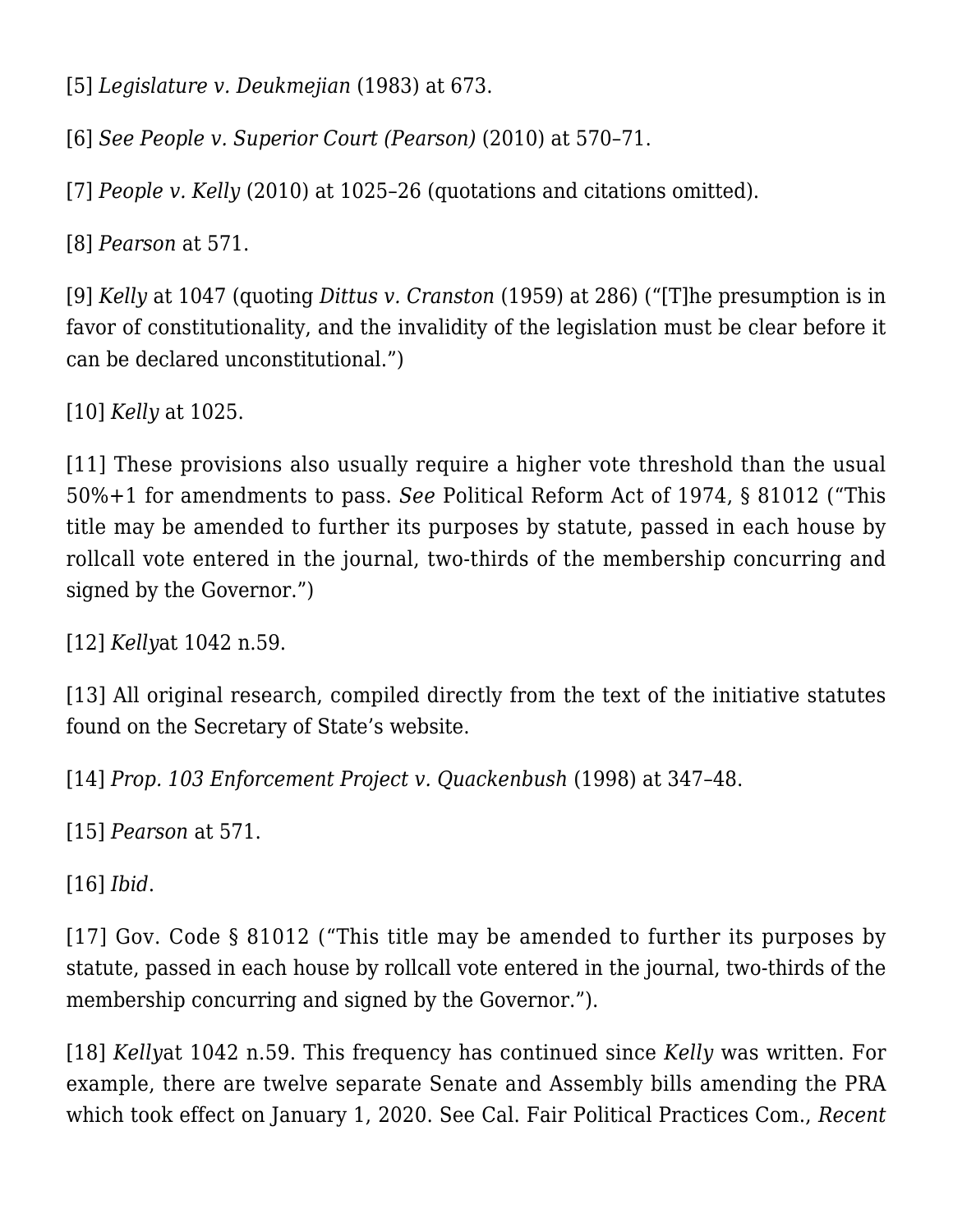*[Changes to the Political Reform Act](https://www.fppc.ca.gov/the-law/recent-changes-to-the-political-reform-act.html).*

[\[19\]](#page--1-0) [Ballot Pamp., Primary Elec. \(June 4, 1974\)](https://repository.uchastings.edu/cgi/viewcontent.cgi?article=1794&context=ca_ballot_props) at 34 (text of Prop. 9).

[\[20\]](#page--1-0) Proposition 9 originally had one more purpose: "The amounts that may be expended in statewide elections should be limited in order that the importance of money in such elections may be reduced." The legislature amended this subsection out after the United States Supreme Court struck down several of Prop 9's campaign expenditure limits as violative of the First Amendment in *[Buckley v. Valeo](https://scholar.google.com/scholar_case?case=11397892430187334248&q=424+U.S.+1&hl=en&as_sdt=2006)* [\(1976\)](https://scholar.google.com/scholar_case?case=11397892430187334248&q=424+U.S.+1&hl=en&as_sdt=2006).

[\[21\]](#page--1-0) [Ballot Pamp., Primary Elec. \(June 7, 1988\)](https://repository.uchastings.edu/cgi/viewcontent.cgi?article=1989&context=ca_ballot_props) at 32 (text of Prop. 73).

[\[22\]](#page--1-0) [Ballot Pamp., General Elec. \(November 5, 1996\)](https://repository.uchastings.edu/cgi/viewcontent.cgi?article=2127&context=ca_ballot_props) at 26 (text of Prop. 208).

[\[23\]](#page--1-0) [Ballot Pamp., General Elec. \(November 7, 2000\)](https://repository.uchastings.edu/cgi/viewcontent.cgi?article=2181&context=ca_ballot_props) at 12 (text of Prop. 34).

[\[24\]](#page--1-0) *[Howard Jarvis Taxpayers Assn.](https://scholar.google.com/scholar_case?case=1329099466791769403&q=39+Cal.App.5th+158&hl=en&as_sdt=2006)*

[\[25\]](#page--1-0) [Ballot Pamp., Primary Elec. \(June 7, 1988\)](https://repository.uchastings.edu/cgi/viewcontent.cgi?article=1989&context=ca_ballot_props) at 32 (text of Prop. 73).

[\[26\]](#page--1-0) *Service Employees Intl. Union v. Fair Political Practices Comm.* [\(9th Cir. 1992\)](https://scholar.google.com/scholar_case?case=2358624988258270457&q=955+F.2d+1312&hl=en&as_sdt=2006).

[\[27\]](#page--1-0) Charter cities are exempt from the ban on public financing of elections. *[Johnson](https://scholar.google.com/scholar_case?case=3213756486460635522&q=4+Cal.4th+389&hl=en&as_sdt=2006) [v. Bradley](https://scholar.google.com/scholar_case?case=3213756486460635522&q=4+Cal.4th+389&hl=en&as_sdt=2006)* [\(1992\).](https://scholar.google.com/scholar_case?case=3213756486460635522&q=4+Cal.4th+389&hl=en&as_sdt=2006)

[\[28\]](#page--1-0) [Sen. Bill No. 1107 \(2015–2016 Reg. Sess.\)](https://leginfo.legislature.ca.gov/faces/billNavClient.xhtml?bill_id=201520160SB1107.).

[\[29\]](#page--1-0) "(a) Except as provided in subdivision (b), a public officer shall not expend, and a candidate shall not accept, any public moneys for the purpose of seeking elective office.

(b) A public officer or candidate may expend or accept public moneys for the purpose of seeking elective office if the state or a local governmental entity establishes a dedicated fund for this purpose by statute, ordinance, resolution, or charter, and both of the following are true:

(1) Public moneys held in the fund are available to all qualified, voluntarily participating candidates for the same office without regard to incumbency or political party preference.

(2) The state or local governmental entity has established criteria for determining a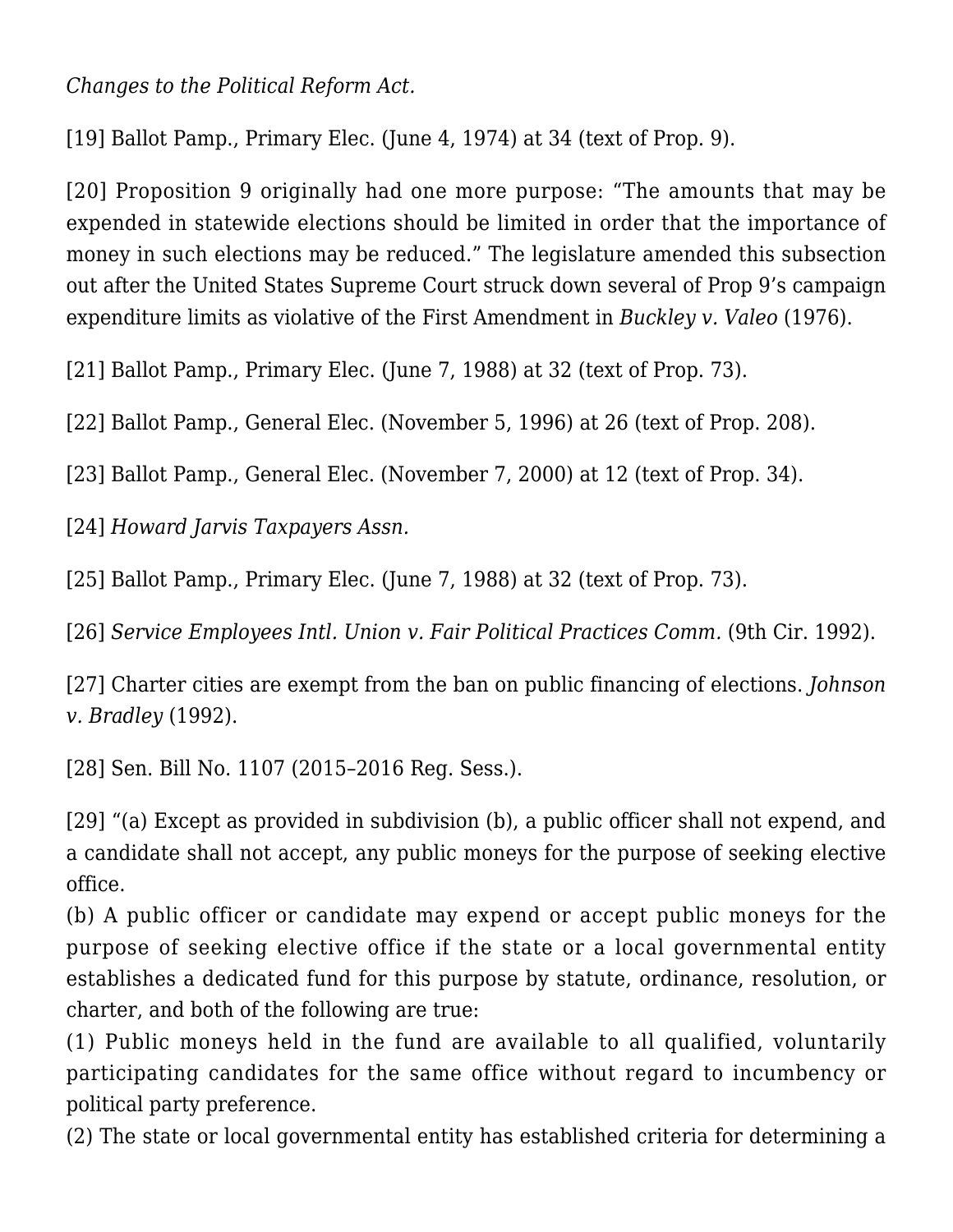candidate's qualification by statute, ordinance, resolution, or charter." *Ibid.*

[\[30\]](#page--1-0) *[Howard Jarvis Taxpayers Assn.](https://scholar.google.com/scholar_case?case=1329099466791769403&q=39+Cal.App.5th+158&hl=en&as_sdt=2006)* at 162.

[\[31\]](#page--1-0) *[Amwest](https://scholar.google.com/scholar_case?case=10474445869059740059&q=11+Cal.4th+1243&hl=en&as_sdt=2006) [Surety Insurance Co. v. Wilson](https://scholar.google.com/scholar_case?case=10474445869059740059&q=11+Cal.4th+1243&hl=en&as_sdt=2006)* [\(1995\)](https://scholar.google.com/scholar_case?case=10474445869059740059&q=11+Cal.4th+1243&hl=en&as_sdt=2006) at 1256 (quotations and citations omitted).

[\[32\]](#page--1-0) *[Howard Jarvis Taxpayers Assn.](https://scholar.google.com/scholar_case?case=1329099466791769403&q=39+Cal.App.5th+158&hl=en&as_sdt=2006)* at 162.

[\[33\]](#page--1-0) Gov. Code § 9605.

[\[34\]](#page--1-0) Gov. Code § 9605(a).

[\[35\]](#page--1-0) [Ballot Pamp., Primary Elec. \(June 7, 1988\)](https://repository.uchastings.edu/cgi/viewcontent.cgi?article=1989&context=ca_ballot_props) at 33 (text of Prop. 73, § 85103) ("The provisions of Section 81012 shall apply to the amendment of this chapter.")

[\[36\]](#page--1-0) See *[California Cannabis Coalition v. City of Upland](https://scholar.google.com/scholar_case?case=13968085985644809550&q=3+Cal.5th+924&hl=en&as_sdt=2006)* [\(2017\)](https://scholar.google.com/scholar_case?case=13968085985644809550&q=3+Cal.5th+924&hl=en&as_sdt=2006) at 946 ("we require clear evidence of an intended purpose to constrain exercise of the initiative power"); *[Briggs v. Brown](https://scholar.google.com/scholar_case?case=2819603701964488023&q=3+Cal.5th+808&hl=en&as_sdt=2006)* [\(2017\)](https://scholar.google.com/scholar_case?case=2819603701964488023&q=3+Cal.5th+808&hl=en&as_sdt=2006) at 835 (electorate intent to divest courts of jurisdiction must be "clearly intended"); *[Professional Engineers in California Government v. Kempton](https://scholar.google.com/scholar_case?case=11582858172152165605&q=40+Cal.4th+1016&hl=en&as_sdt=2006)* [\(2007\)](https://scholar.google.com/scholar_case?case=11582858172152165605&q=40+Cal.4th+1016&hl=en&as_sdt=2006) at 830 (initiative demonstrated "a clear intent by the electorate to supersede prior law").

[\[37\]](#page--1-0) See the above chart. The purposes were all found in the second or third sections, often out of dozens, where the first section is nearly almost a short title.

[\[38\]](#page--1-0) *[Amwest Surety. Insurance Co. v. Wilson](https://scholar.google.com/scholar_case?case=10474445869059740059&q=11+Cal.4th+1243&hl=en&as_sdt=2006)* [\(1995\)](https://scholar.google.com/scholar_case?case=10474445869059740059&q=11+Cal.4th+1243&hl=en&as_sdt=2006) at 1256.

[\[39\]](#page--1-0) *[Associated Home Builders, Inc. v. City of Livermore](https://scholar.google.com/scholar_case?case=15479987272763509129&q=18+Cal.3d+582&hl=en&as_sdt=2006)* [\(1976\)](https://scholar.google.com/scholar_case?case=15479987272763509129&q=18+Cal.3d+582&hl=en&as_sdt=2006) at 591.

[\[40\]](#page--1-0) *Logan v. Shields* (1923) 190 Cal. 661, 664 ("a legislative declaration, whether contained in the title or in the body of a statute, that the statute was intended to promote a certain purpose is not conclusive on the courts").

[\[41\]](#page--1-0) *Pearson* at 568.

[\[42\]](#page--1-0) *[Associated Home Builders](https://scholar.google.com/scholar_case?case=15479987272763509129&q=18+Cal.3d+582&hl=en&as_sdt=2006)*at 591.

[\[43\]](#page--1-0) See chart above (the exception is Proposition 16, which only repealed and